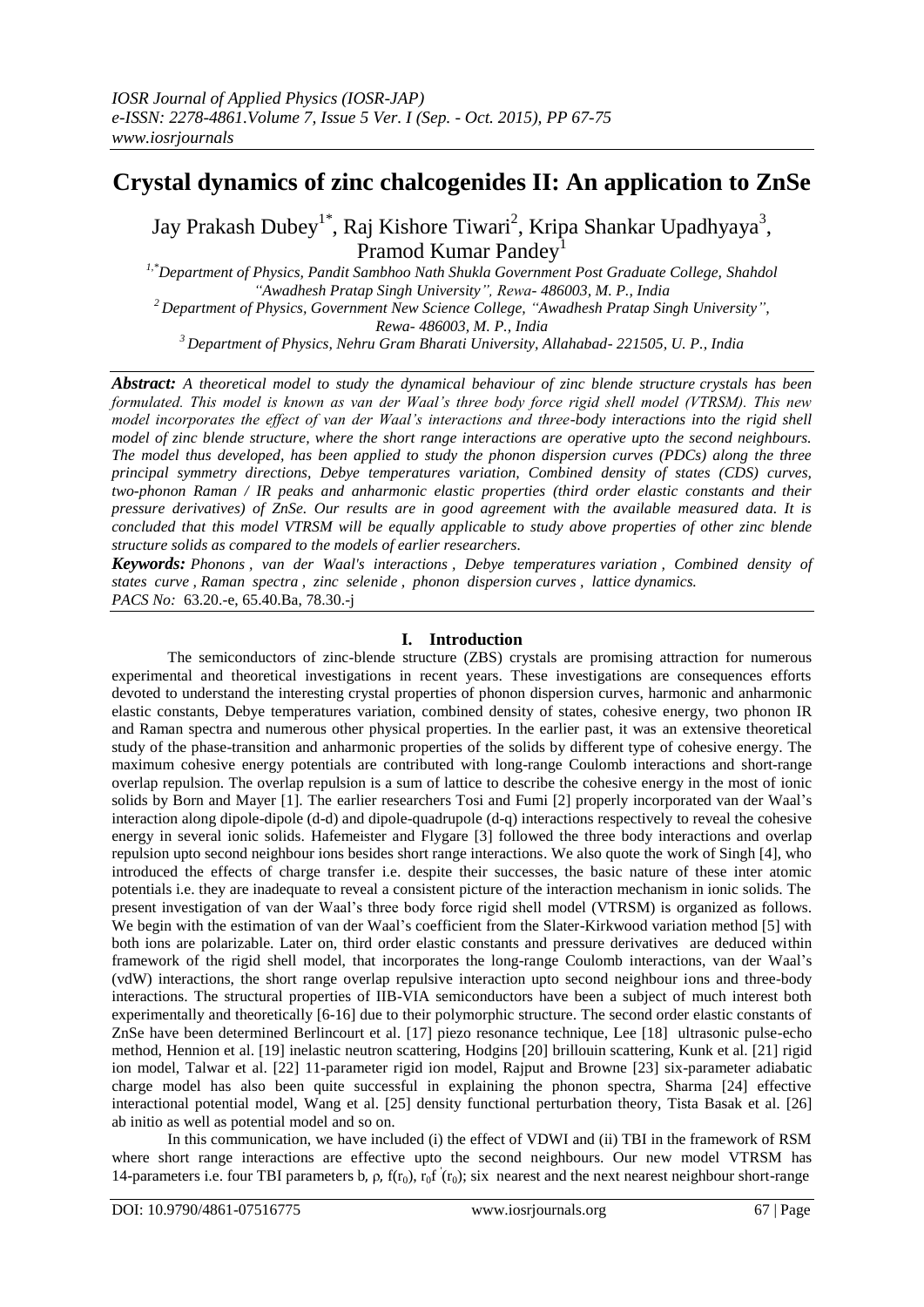repulsive interaction parameters  $A_{12}$ ,  $B_{12}$ ,  $A_{11}$ ,  $B_{11}$ ,  $A_{22}$ ,  $B_{22}$  two distortion polarizabilities of negative and positive ions  $d_1$ ,  $d_2$  and two shell charges of the negative and positive ions  $Y_1$ ,  $Y_2$  respectively. They can be deduced with the help of measured values of elastic constants, dielectric constants, electronic polarizabilities and van der Waal's coupling coefficients. This model has been applied to study the lattice dynamics of zinc chalcogenides (ZnS, ZnSe, ZnTe). In this paper, we are reporting the study of phonon dispersion curves, Debye temperatures variation, combined density of states (CDS) curves, third order elastic constants and pressure derivatives of SOEC. The formalism of our model has been presented in the next section in detail.

# **II. Theoretical Framework of the Present Model**

We have developed a model for ZBS structure, which includes the effect of van der Waal's interactions (VDWI) and three body interactions (TBI) in the frame work of rigid shell model (RSM) where short range interactions are effective upto the second neighbours and known as van der Waal's three body force rigid shell model (VTRSM).

#### **2.1. Secular Equations**

For ZBS crystals, the cohesive energy for a particular lattice separation *(r)* has been expressed as  $\Phi(r) = \Phi_{LR}(r) + \Phi_{SR}(r)$  (1)

where the first term  $\Phi_{LR}(r)$  represents the long-range Coulomb and three body interaction (TBI) energies expressed by

$$
\Phi_{LR}(r) = -\sum_{\substack{ij \ i \neq j \neq k}} \frac{Z_i Z_j e^2}{r_{ij}} \left\{ 1 + \sum_k f(r_{ik}) \right\} = -\frac{\alpha_M Z^2 e^2}{r} \left\{ 1 + \frac{4}{Z} f(r) \right\}
$$
(2)

where  $Z_i$  is the ionic charge parameter of *i*<sup>th</sup> ion,  $r_{ij}$  separation between *i*<sup>th</sup> and *j*<sup>th</sup> ion,  $f(r_{ik})$  is the three-body force parameter dependent on nearest-neighbour separation  $r_{ik}$  and is a measure of ion size difference Singh [4],  $\alpha_M$  is Madelung constant (=1.63805 for ZBS).

The second term in equation (1) is short-range energy contributions from overlap repulsion and van der Waal's interactions (VDWI) expressed as [27].

$$
\Phi_{SR}(r) = Nb \sum_{i,j=1}^{2} \beta_{ij} \exp\left[\frac{r_i + r_j - r_{ij}}{\rho}\right] - \sum_{ij} \frac{c_{ij}}{r_{ij}^6} - \sum_{ij} \frac{d_{ij}}{r_{ij}^8}
$$
(3)

where *N* is the Avogadro's a number, b is the hardness parameters and the first term is the Hafemeister and Flygare (HF) potential Hafemeister and Flygare [3] and used by Singh and coworkers. The second term and third term represent the energy due to VDW for  $c_{ii}$  dipole-dipole (d-d) and  $d_{ii}$  dipole-quadrupole (d-q) interactions, respectively.

Using the crystal energy expression (1), the equations of motion of two cores and two shells can be written as:

$$
\omega^2 \underline{M} \underline{U} = \left( \underline{R} + \underline{Z_m} \underline{C}' \underline{Z_m} \right) \underline{U} + \left( \underline{T} + \underline{Z_m} \underline{C}' \underline{Y_m} \right) \underline{W}
$$
\n(4)

$$
O = \left(\underline{T}^T + \underline{Y_m} \underline{C}' \underline{Z_m}\right) \underline{U} + \left(\underline{S} + \underline{K} + \underline{Y_m} \underline{C}' \underline{Y_m}\right) \underline{W}
$$
\n<sup>(5)</sup>

Here  $\underline{U}$  and  $\underline{W}$  are vectors describing the ionic displacements and deformations, respectively.  $\underline{Z}_m$  and  $\underline{Y_m}$  are diagonal matrices of modified ionic charges and shell charges, respectively; <u>M</u> is the mass of the core; <u>T</u> and  $\underline{R}$  are repulsive Coulombian matrices respectively;  $\underline{C}'$  and  $\underline{Y}_m$  are long-range interaction matrices that include Coulombian and TBI respectively;  $S$  and  $K$  are core-shell and shell-shell repulsive interaction matrices, respectively and  $T^T$  is the transpose of matrix  $T$ . The elements of matrix  $Z_m$  consist of the parameter  $Z_m$  giving the modified ionic charge.

$$
Z_m = \pm Z \sqrt{1 + \left(\frac{8}{z}\right) f(r_0)}\tag{6}
$$

The elimination of  $W$  from eqns. (4) and (5) leads to the secular determinant;  $\left| \underline{D}(\vec{q}) - \omega^2 \underline{M} \underline{I} \right| = 0$  (7)

for the frequency determination. Here  $D(q)$  is the (6×6) dynamical matrix given by −1

$$
\underline{D}(\vec{q}) = \left(\underline{R}' + \underline{Z}_m \underline{C}' \underline{Z}_m\right) - \left(\underline{T} + \underline{Z}_m \underline{C}' \underline{Y}_m\right) \times \left(\underline{S} + \underline{K} + \underline{Y}_m \underline{C}' \underline{Y}_m\right)^{-1} \left(\underline{T}^T + \underline{Y}_m \underline{C}' \underline{Z}_m\right)
$$
(8)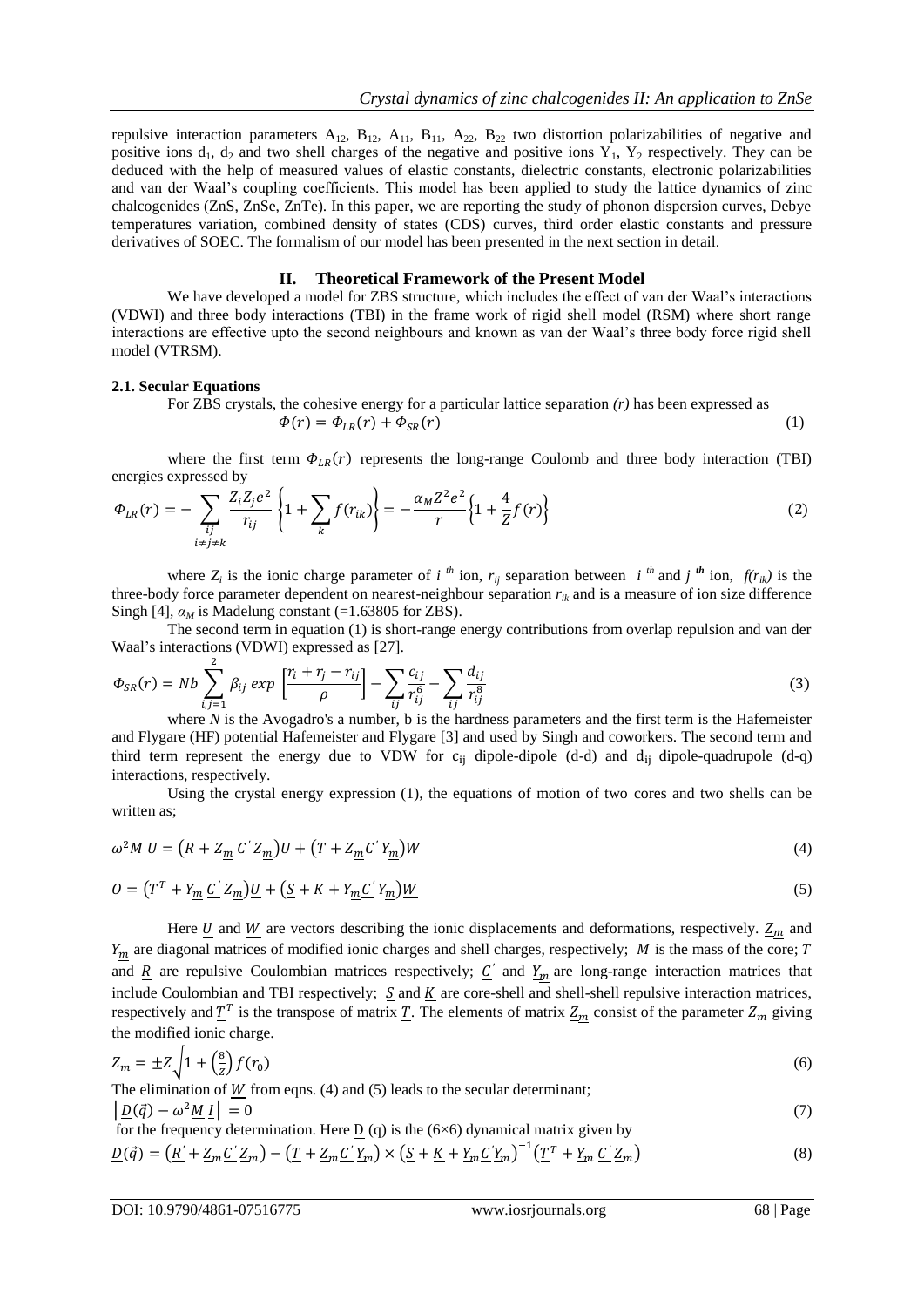The numbers of adjustable parameters have been largely reduced by considering all the short-range interactions to act only through the shells.

#### **2.2. Vibrational Properties of Zinc-Blende Structure**

By solving the secular equation (4) along [q00] direction and subjecting the short and long-range coupling coefficients to the long-wavelength limit  $\vec{q} \to 0$  two distinct optical vibration frequencies are obtained as

$$
(\mu \omega_L^2)_{q=0} = R_0' + \frac{(z'e)^2}{vf_L} \cdot \frac{8\pi}{3} (Z_m^2 + 4Zr_0 f'(r_0))
$$
\n(9)

$$
(\mu \omega_T^2)_{q=0} = R_0' - \frac{(z'e)^2}{\nu f_T} \cdot \frac{4\pi}{3} Z_m^2 \tag{10}
$$

where the abbreviations stand for

$$
R_0 = R_0 - e^2 \left(\frac{d_1^2}{a_1} + \frac{d_2^2}{a_2}\right); R_0 = \frac{e^2}{v} \left[4 \frac{A_{12} + 2B_{12}}{3}\right]; Z' = Z_m + d_1 - d_2
$$
\n(11)

$$
f_L = 1 + \left(\frac{\alpha_1 + \alpha_2}{v}\right) \cdot \frac{8\pi}{3} \left(Z_m^2 + 4Zr_0 f'(r_0)\right) \tag{12}
$$

$$
f_T = 1 - \left(\frac{\alpha_1 + \alpha_2}{v}\right) \cdot \frac{4\pi}{3} \tag{13}
$$

 $\alpha = \alpha_1 + \alpha_2$  $(14)$ And  $v = 3.08r_0^3$  for ZBS (volume of the unit cell).

## **2.3. Debye Temperatures Variation**

The specific heat at constant volume  $C<sub>v</sub>$  at temperature *T* is expressed as

$$
C_v = 3Nk_B \frac{v_m \left( \left( \frac{hv}{k_B T} \right)^2 e^{hv/k_B T} \right) G(v) dv}{\int_0^{v_m} G(v) dv} / (e^{hv/k_B T} - 1)^2}
$$
(15)

Where,  $v_m$  is the maximum frequency, *h* is the Planck's constant and  $k_B$  is the Boltzmann's constant. The equation (15) can be written as a suitable form for a computational purpose as

$$
C_v = 3Nk_B \frac{\sum_{v} \{E(x)\} G(v) dv}{\sum_{v} G(v) dv}
$$
\n(16)

where  $E(x)$  is the Einstein function, defined by

$$
E(x) = x^2 \frac{exp(x)}{\{exp(x)-1\}^2}
$$
  
where  $x = \left\{ \left(\frac{hv}{k_B T}\right)^2 e^{\frac{hv}{k_B T}} \right\}$   
Also,

 $\sum_{v} G(v) dv =$  Total number of frequencies considered.

= 6000 for zinc-blende structure.

Hence, equation (16) can be written for zinc-blende structure type crystals, as

$$
C_v = \frac{3Nk_B}{6000} \sum_{v} E(x) G(v) dv
$$
\n(18)

The contribution of each interval to the specific heat is obtained by multiplying an Einstein function corresponding to mid-point of each interval (say 0.1 THz) by its statistical weight. The statistical weight of the interval is obtained from the number of frequencies lying in that interval. The contributions of all such intervals when summed up give  $\sum_{v} E(x)G(v)dv$ . The Specific heat  $C_v$  is then calculated by expression (18).

## **2.4. Second and Third Order Elastic Constant**

Proceeding with the use of three body crystal potential given by equation (1), (Sharma and Verma [28]) have derived the expressions for the second order elastic constants and used by (Singh and Singh [29]) for zinc-blende structure crystals. We are reporting them here as their corrected expressions. The expressions for second order elastic constants (SOEC) are-

$$
C_{11} = L \left[ 0.2477 Z_m^2 + \frac{1}{3} (A_1 + 2B_1) + \frac{1}{2} (A_2 + B_2) + 5.8243 Z a f'(r_0) \right]
$$
\n
$$
\tag{19}
$$

$$
C_{12} = L \left[ -2.6458Z_m^2 + \frac{1}{3}(A_1 - 4B_1) + \frac{1}{4}(A_2 - 5B_2) + 5.8243Zaf'(r_0) \right]
$$
(20)

$$
C_{44} = L \left[ -0.123Z_m^2 + \frac{1}{3}(A_1 + 2B_1) + \frac{1}{4}(A_2 + 3B_2) - \frac{1}{3}\nabla(-7.539122Z_m^2) + A_1 - B_1 \right]
$$
 (21)

where 
$$
A_1 = A_{12}
$$
,  $B_1 = B_{12}$ ,  $A_2 = A_{11} + A_{22}$ ,  $B_2 = B_{11} + B_{22}$ ,  $C_1 = \frac{A_{12}^2}{B_{12}}$  and  $C_2 = \frac{A_{22}^2}{B_2}$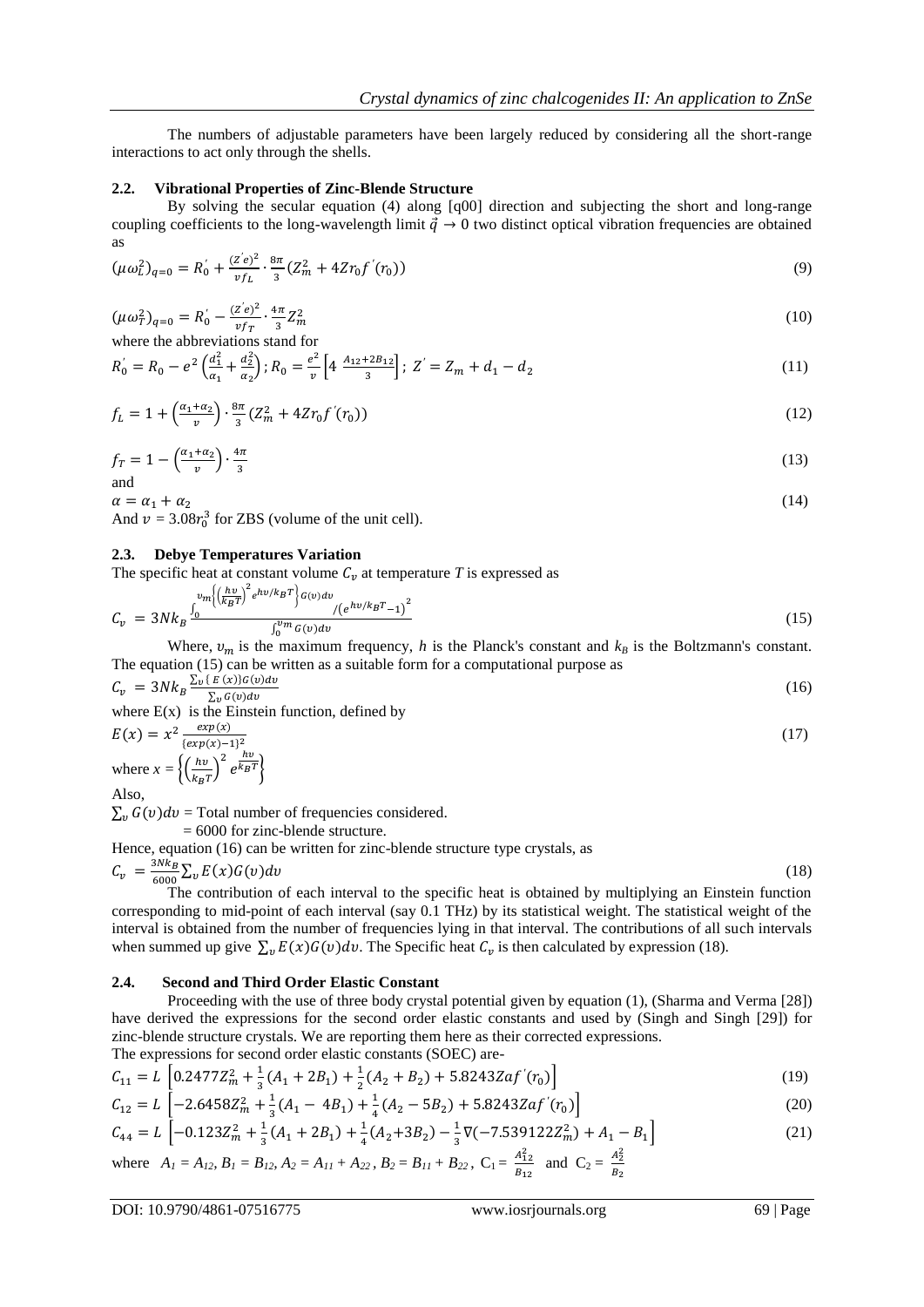and the expressions for third order elastic constants (TOEC) are  
\n
$$
C_{111} = L \left[ 0.5184Z_m^2 + \frac{1}{9}(C_1 - 6B_1 - 3A_1) + \frac{1}{4}(C_2 - B_2 - 3A_2) - 2(B_1 + B_2) - 9.9326Zaf'(r_0) + 2.5220Za^2f''(r_0) \right]
$$
\n(22)  
\n
$$
C_{112} = L \left[ 0.3828Z_m^2 + \frac{1}{9}(C_1 + 3B_1 - 3A_1) + \frac{1}{8}(C_2 + 3B_2 - 3A_2) - 11.642Zaf'(r_0) + 2.5220Za^2f''(r_0) \right]
$$
\n(23)  
\n
$$
C_{123} = L \left[ 6.1585Z_m^2 + \frac{1}{9}(C_1 + 3B_1 - 3A_1) - 12.5060Zaf'(r_0) + 2.5220Za^2f''(r_0) \right]
$$
\n(24)  
\n
$$
C_{144} = L \left[ 6.1585Z_m^2 + \frac{1}{9}(C_1 + 3B_1 - 3A_1) - 4.1681Zaf'(r_0) + 0.8407Za^2f''(r_0) + \nabla \{-3.3507Z_m^2 - \frac{2}{9}C_1 + 13.5486Zaf'(r_0) - 1.681Za^2f''(r_0) \right\} + \nabla^2 \{-1.5637Z_m^2 + \frac{2}{3}(A_1 - B_1) + \frac{1}{9}C_1 - 5.3138Zaf'(r_0) + 2.9350Za^2f''(r_0) \right]
$$
\n(25)  
\n
$$
C_{166} = L \left[ -2.1392Z_m^2 + \frac{1}{9}(C_1 - 6B_1 - 3A_1) + \frac{1}{8}(C_2 - 5B_2 - 3A_2) - (B_1 + B_2) - 4.1681Zaf'(r_0) + 0.8407Za^2f''(r_0) + \nabla \{-8.3768Z_m^2 + \frac{2}{3}(A_1 -
$$

where  $Z_m$  is the modified ionic charge defined earlier with  $L = e^2/4a^4$  and

$$
\nabla = \begin{bmatrix} -7.53912Z(Z + 8f(r_0)) + (A_1 - B_1) \\ -3.141Z(Z + 8f(r_0)) + (A_1 + 2B_1) + 21.765Z \ a f'(r_0) \end{bmatrix} \tag{28}
$$

and the expression for pressure derivatives of SOEC are-

$$
\frac{dK'}{dP} = -(3\Omega)^{-1}[20.1788Z_m^2 - 3(A_1 + A_2) + 4(B_1 + B_2) + 3(C_1 + C_2) - 104.8433Zaf'(r_0) \n+ 22.7008Za^2f''(r_0)]
$$
\n(29)

$$
\frac{dS'}{dP} = -(2\Omega)^{-1} \left[ -11.5756Z_m^2 + 2(A_1 - 2B_1) + \frac{2A_2}{3} - \frac{7B_2}{2} + \frac{1}{4} \cdot C_2 + 37.5220Zaf'(r_0) \right]
$$
\n(30)

$$
\frac{dC_{44}'}{dP} = -(\Omega)^{-1} \Big[ \Big\{ 0.4952Z_m^2 + \frac{1}{3}(A_1 - 4B_1 + C_1) + \frac{1}{2} \cdot A_2 - \frac{3}{2} \cdot B_2 - \frac{1}{4} \cdot C_2 + 4.9667Zaf'(r_0) + 2.522Za^2f''(r_0) \Big\}
$$
  
+  $\nabla \Big\{ -17.5913Z_m^2 + A_1 - B_1 - \frac{2}{3} \cdot C_1 + 40.6461Zaf'(r_0) - 5.044Za^2f''(r_0) \Big\}$   
+  $\nabla^2 \Big\{ 3.1416Z_m^2 + \frac{2}{3}(A_1 - B_1) + \frac{1}{3} \cdot C_1 - 15.9412Zaf'(r_0)$   
+  $8.8052Za^2f''(r_0) \Big\} \Big]$  (31)

where  $K = \frac{C_{11} + 2C_{12}}{2}$  $\frac{-2C_{12}}{3}$ ,  $S = \frac{C_{11} - C_{22}}{2}$ and  $\Omega = -5.0440Z_m^2 + (A_1 + A_2) - 2(B_1 + B_2) + 17.4730Zaf'(r_0)$ The values of *Ai, Bi* and *Ci* as defined by Sharma and Verma [28].

# **III. Computations**

The model parameters  $\{b, \rho \text{ and } f(r_0)\}\$ , have been determined by using the expressions (19-21) and the equilibrium condition  $\left(\frac{d\Phi(r)}{dr}\right)_{r_0=a\frac{\sqrt{3}}{2}}$  $= 0$ , with the inclusion of the van der Waal's interactions (VDWI) [equation (3)]. The values of the input data Lee [18], Jai Shankar et al. [30] and K. Kunc et al. [21] and model parameters have been shown in Table 1. The values of A<sub>i</sub>, B<sub>i</sub>, C<sub>i</sub> have been calculated from the knowledge of b,  $\rho$ ; the values of various order of derivatives are  $f(r_0)$  and van der Waal's coupling coefficients [28]. The values of VDW coefficients used by us in the present study have been determined using the Slatre-Kirkwood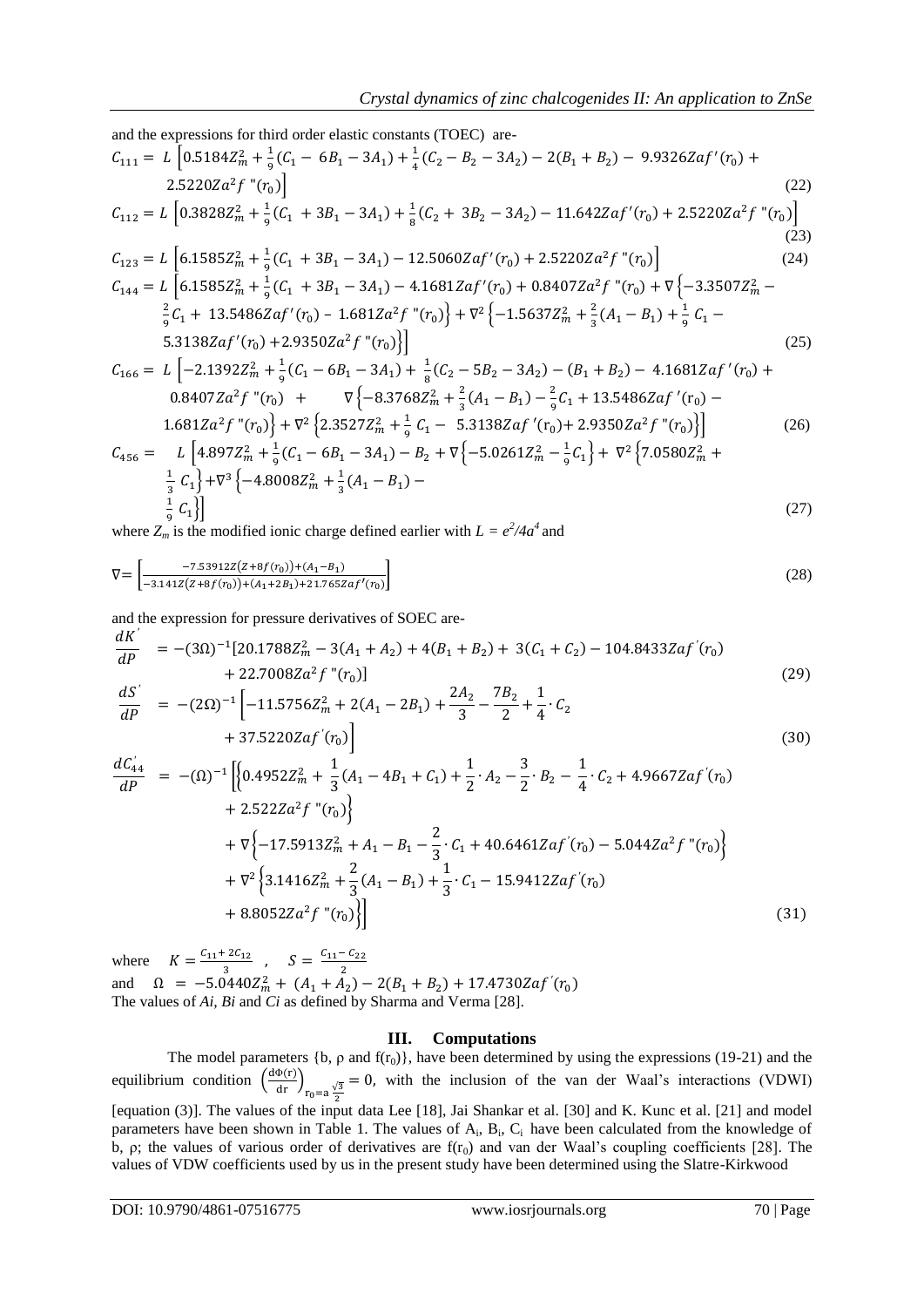Variation (SKV) method [5], Lee [18] approach as suggested by Singh and Singh [29] and reported by Sharma and Verma [28]. Thus our model parameters are [b,  $\rho$ ,  $f(r_0)$ ,  $r_0f'(r_0)$ ,  $A_{12}$ ,  $A_{11}$ ,  $A_{22}$ ,  $B_{12}$ ,  $B_{11}$ ,  $B_{22}$ ,  $d_1$ ,  $d_2$ ,  $Y_1$  and Y2]. The values of the van der Waal's coefficients (VDW) are shown in Table 2. Our model parameters of VTRSM have been used to compute the phonon spectra of ZnSe for the allowed 48 non-equivalent wave vectors in the first Brillouin zone. The frequencies along the symmetry directions have been plotted against the wave vector to obtain the phonon dispersion curves (PDCs). These curves have been compared with those measured by means of the coherent inelastic neutron scattering technique [19] in Figure 1 along with the DBM calculations of Kunc et al. [21]. Since the neutron scattering experiments provide us only very little data for the symmetry directions, we have also computed combined density of states (CDS) and the Debye temperatures variation for the complete description of the frequencies for the Brillouin zone.

The complete phonon spectra have been used to compute the combined density of states (CDS),  $N(\nu_j+\nu_j)$  corresponding to the sum modes  $(\nu_j+\nu_j)$  following procedure of Smart et al. [31]. A histogram between  $N(v_j+v_j)$  and  $(v_j+v_j)$  has been plotted and smoothed out as shown in Figure 2. These curves show well defined peaks which correspond to two-phonon Raman scattering and IR absorption spectra. These CDS peaks have been compared with the assignments calculated and shown in Table 3. The Debye temperatures variation for ZnSe measured from by Irwin and LaCombe [32] and those calculated by us using VTRSM has been compared in Figure 3. The calculated values of TOEC using equations (22-27) have been compared with calculated values of Anil et al. [33] and shown in Table 4. The pressure derivatives of SOEC have also been calculated and compared with those calculated by Khenata et al. [34] and Dinesh et al. [35] and measured by Lee [18] in Table 5.

#### **IV. Results and Discussion**

#### **4.1 Phonon Dispersion Curves**

From figure 1, our phonon dispersion curves for ZnSe agree well with measured data reported by Hennion et al. [31]. It is evident from PDCs that our predictions using present model (VTRSM) are better than those by using DBM [21]. Our model has successfully explained the dispersion of phonons along the three symmetry directions. From figure 1 and Table 6, it is clear that: there are deviations of 2.51% along LO(X), 2.28% along TO(X), 9.45% along LA(X), 13.33% along TA(X), 12.45% along LA(L) and 34.50% along TA(L) from experimental results. From DBM, deviations are 15.71% along TA(X), 12.85% along LA(L) and 35.08% along TA(L) while from VTRSM 2.38% along TA(X), 0.40% along LA(L) and 0.58% along TA(L). From Table 6 it is clear that VTRSM has very small deviation from experimental data. Our model VTRSM has 34.50% improvement over DBM due to inclusion of three body interactions (TBI) and VDWI coefficients. Therefore, our VTRSM model has better agreement with experimental data over DBM [21]. Furthermore, our results are very similar to those of recently reported by Tista Basak et al. [26].

# **4.2. Combined Density of States**

The present model is capable to predict the two phonon Raman / IR spectra [19]. The results of these investigations for combined density states (CDS) peaks have been presented in Figure 2. The theoretical peaks are in good agreement with both observed Raman / IR spectra for ZnSe. The assignments made by the critical point analysis have been shown in Table 3. The interpretation of Raman / IR spectra achieved from both CDS approach and critical point analysis is quite satisfactory. This explains that there is an excellent agreement between experimental data and our theoretical results.

#### **4.3. Third Order Elastic Constants (TOEC), Pressure Derivatives of Second Order Elastic Constants (SOEC)**

Our calculations on TOEC have been reported in Table 4 and compared with measured data Prasad [36] on TOEC of ZnSe, theoretical results of Anil et al. [36]. Further, pressure derivatives of SOEC for ZnSe have also been compared with the calculated results of Dinesh et al. [35] and measured data of Lee et al. [18] as shown in Table 5. The results are in good agreement.

#### **4.4. Debye Temperatures Variation**

From figure 3, our study shows a better agreement with the measured data of Irwin and LaCombe [32] and the theoretical results reported by Hennion et al. [19] using rigid ion model (RIM). To conclude, we can say that our present model gives a better interpretation of the Debye temperatures variation for ZnSe.

# **V. Conclusion**

The inclusion of van der Waal's interactions (VDWI) with TBI have influenced both the optical branches and the acoustic branches. Another striking feature of present model is noteworthy from the excellent reproduction of almost all branches. Hence the prediction of phonon dispersion curves (PDC) for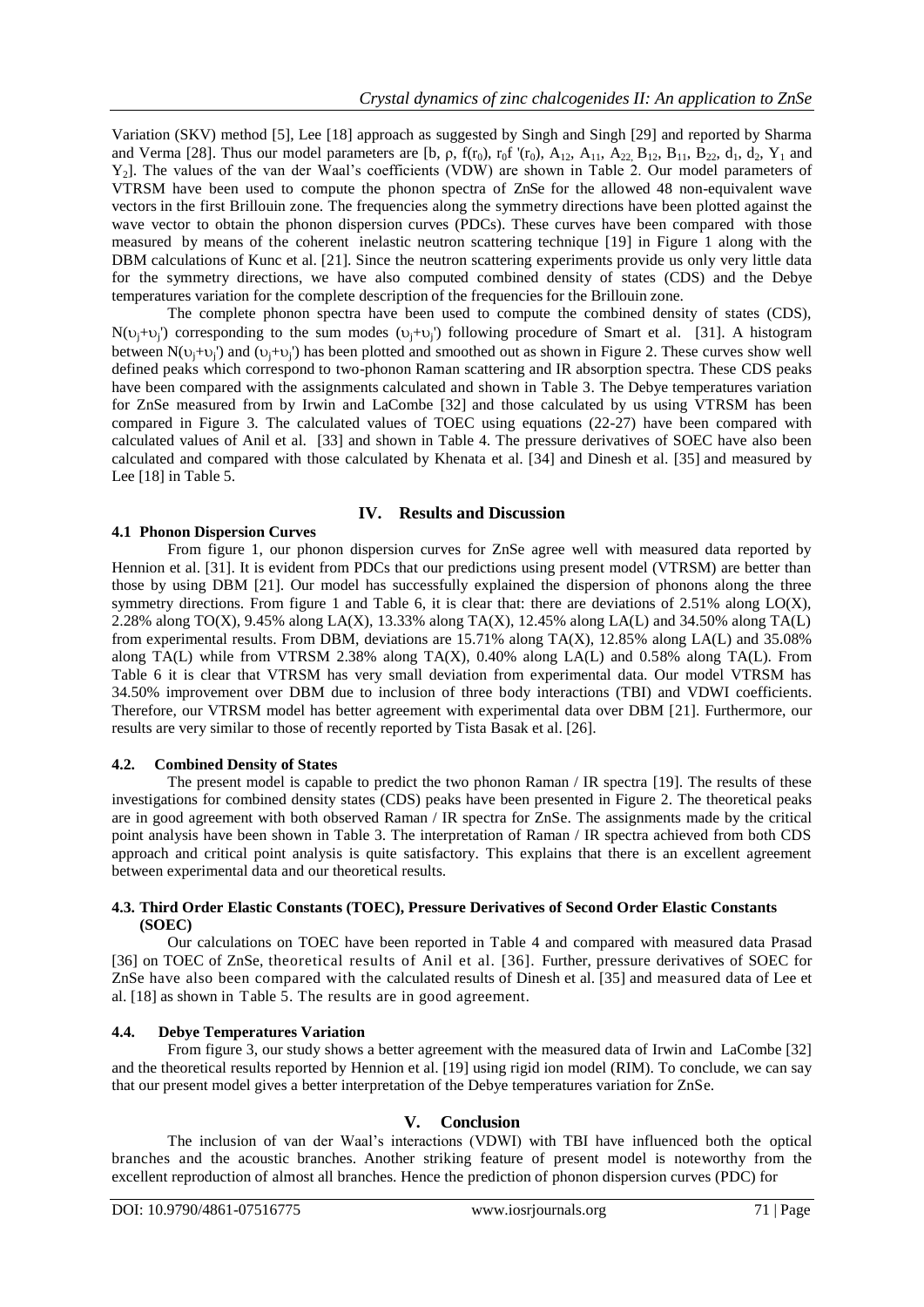ZnSe using VTRSM may be considered more satisfactory than from other models DBM [21]. The basic aim of the study of two phonon Raman / IR spectra is to correlate the neutron scattering and optical measured data of ZnSe. In this paper, we have systematically reported phonon dispersion curves, combined density of states, Debye temperatures variation and a part of harmonic and anharmonic properties of ZnSe. On the basis of overall discussion, it is concluded that our van der Waal's three body rigid shell model (VTRSM) is adequately capable of describing the crystal dynamics of zinc selenide. This model has also been applied equally well to study the crystal dynamics of other compound of this group ZnS and has been accepted for publication [40] and is in press. Its application to ZnTe is ready for communication. Our work gets strong support from paper of Mishra and Upadhyaya [41].

#### **Acknowledgements**

The authors are thankful to Computer Center, BHU, Varanasi, India for providing computational assistance. One of us Jay Prakash Dubey is also thankful to Dr. Devendra Pathak, vice chancellor, Dr. K. N. Modi University Newai, Rajasthan, India for encouragement.

#### **References**

- [1] Born M. and Mayer J. E. Z. Phys. 75, 1 (1932).<br>[2] Tosi M. P. and Fumi F. G. J. Phys. Chem. Solid
- [2] Tosi M. P. and Fumi F. G. J. Phys. Chem. Solids. 23, 359 (1962).
- [3] Hafemeister D. W. and Flygare W. H. J. Chem. Phys. 43, 795 (1965).
- [4] Singh R . K . Physics Reports (Netherlands) 85, 259 (1982).
- [5] Slater J. C. and Kirkwood J. G. Phys. Rev. 37, 682 (1931).
- [6] San-Miguel A., Polian A., Gauthier M. and Itie J. P. Phys. Rev. B 48, 8683 (1993).
- [7] Nelmes R . J., McMahon M. I., Wright N. G. and Allan D. R. Phys. Rev. Lett. 73, 1805 (1994).<br>[8] McMahon M. I. and Nelmes R. J. J. Phys. Chem. Solids 56, 485 (1995).
- [8] McMahon M. I. and Nelmes R. J. J. Phys. Chem. Solids 56, 485 (1995).<br>[9] Cote M., Zakharov O., Rubio A. and Cohen M. L. Phys. Rev. B 55, 1302
- [9] Cote M., Zakharov O., Rubio A. and Cohen M. L. Phys. Rev. B 55, 13025 (1997).<br>[10] Qteish A. and Munoz A. J. Phys. Condens. Matter 12, 1705 (2000).
- Qteish A. and Munoz A. J. Phys. Condens. Matter 12, 1705 (2000).
- [11] Pellicer-Porres J., Segura A., Munoz V., Zuniga J., Itie J. P., Polian A. and Munsch P. Phys. Rev. B 65, 012109 (2001).
- [12] Gangadharan R., Jayalakshami V., Kalaiselvi J., Mohan S., Murugan R. and Palanivel B. J. Alloys Compounds 359, 22 (2003).
- Lopez- Solano J., Mujica A., Rodriguez Hernandez P. and Munoz A. Phys. Status Solidi (b) 235, 452 (2003).
- [14] Mujica A., Rubio A., Munoz A. and Needs R . J. Rev. Mod. Phys. 75, 863 (2003).
- [15] Ovsyannikov S. V. and Shchennikov V. V. Solid State Commun. 132 , 333 (2004).
- Cui S., Hu H., Feng W., Chen X. and Feng Z. J. Alloys compounds  $472$ ,  $294$  ( $2009$ ).
- [17] Berlin Court. D., Jaffe H., Shiozawa L. R. Phys. Rev. 129, 1009 (1963).
- [18] Lee B. H. J. Appl. Phys. 41, 2988 (1970).<br>[19] Hennion B., Moussa F., Pepy G. and Kun
- [19] Hennion B., Moussa F., Pepy G. and Kunc. K. Phys. Lett. 36, 376 (1971).<br>[20] Hodgins C. G. and Irwin J. C. Phys. Status Solidi A 28, 647 (1975).
- Hodgins C. G. and Irwin J. C. Phys. Status Solidi A 28, 647 (1975).
- [21] Kunc K., Balkanski M. and Nusimovici M. A. Phys. Status Solidi (b) 71, 341(1975) (b) 72**,** 229 (1975) (b) 72, 220 (1975).
- [22] Talwar D. N., Vandevyver M., Kunc. K. and Zigone M. Phys. Rev. B 24, 9052 (1981).<br>[23] Rajput B. D., Browne D. A. Phys. Rev. B 53, 9052 (1996).
- Rajput B. D., Browne D. A. Phys. Rev. B 53, 9052 (1996).
- [24] Sharma P. Ind. Jour. Res. 2, 100 (2013).
- [25] Wang H. Y., Cao J., Huang X. Y. and Huang J. M. Condens. Matter Phys. 15, 1 (2012).
- [26] Basak Tista, Rao N. Mala, Gupta M. K. and Chaplot S. L. J. Phys. Condens. Matter 24, 115401 (2012).
- Singh R. K. and Khare P. J. Phys. Soc. Japan  $51, 141$  (1982).
- [28] Sharma U. C. and Verma M. P. Phys. Status Solidi (b) 102, 487 (1980).
- [29] Singh R. K. and Singh S. Phys. Status Solidi (b) 140, 407 (1987).
- [30] Shankar Jai, Sharma J. C. and Sharma D. P. Ind. J. Pure Appl. Phys. 5, 811 (1977).
- [31] Smart C., Wilkinson G. R. , Karo A. M. and Lattice Dynamics, edited by Wallis R. F. (1965) ( Pergamon Press oxford)
- [32] Irwin J. C. and LaCombe J. J. Appl. Phys. 45, 567 (1974).
- [33] Anil T. V., Menon C. S., Kumar Krishna K Shree Chandran and Jaya K. P. J. Phys., Chem. Sol. 65, 1053 (2004).
- [34] Khenata R., Bouhemadou A., Sahnoun M., Reshak Ali H., Baltache H. and Rabah M. Comp. Mat. Sci. 38, 29 (2006).
- Varshney Dinesh, Sharma P., Kaurav N. and Singh R. K. Bull. Mat. Sci. 28, 651 (2005).
- [36] Prasad O. H. PhD Thesis, Osmania University, Hyderabad, India (1978).
- 
- [37] Irwin J. C. and LaCombey Cand. J. Phys. 48, 2499 (1970).<br>[38] Nilsen W. G. Phys. Rev. 182, 838 (1969). Nilsen W. G. Phys. Rev. 182, 838 (1969).
- [39] Mitra S. S. Phys. Rev. 132, 986 (1963).
- [40] Dubey Jay Prakash, Tiwari Raj Kishore, Upadhyaya Kripa Shankar and Pandey Pramod Kumar, Turk. J. Phys. (2015 in press)
- Mishra K. K. and Upadhyaya K. S. Int. Jour. Sci. Engg. Res. 3, 1388 (2012).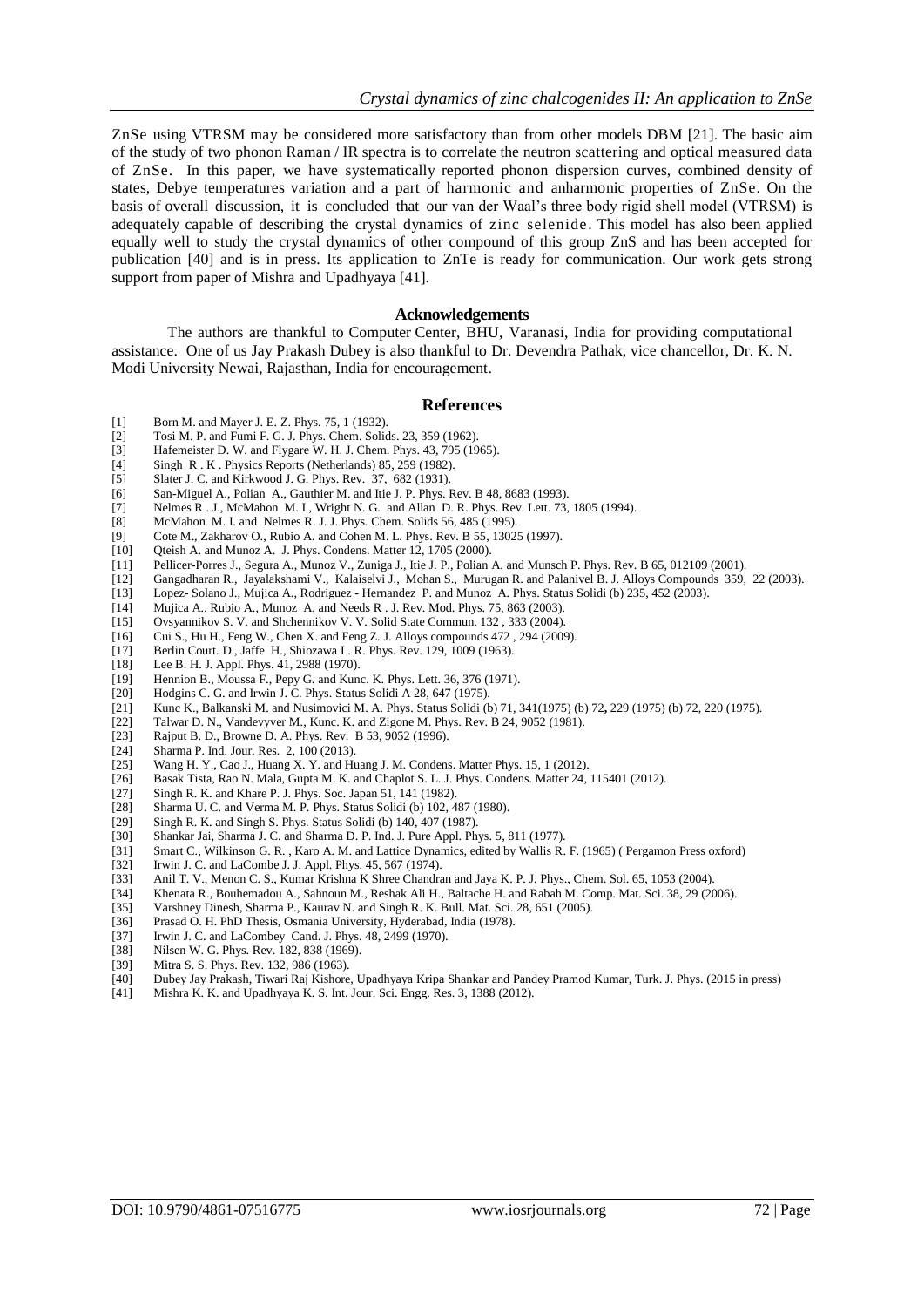





**Figure 3:** Debye characteristics temperatures  $\Theta_D$  ( $\kappa$ ) as a function of temperature T for ZnSe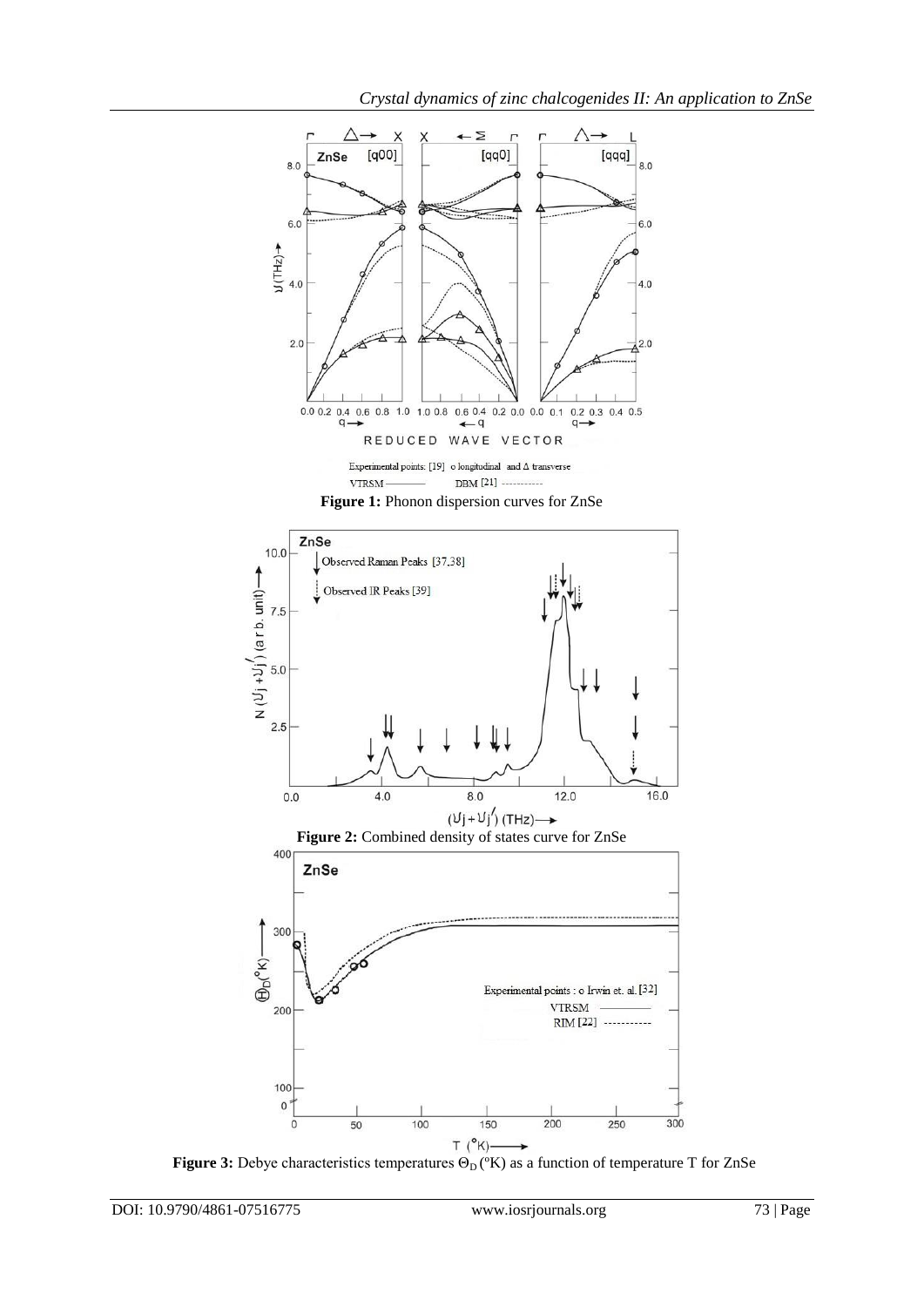| $\alpha_i$ (in 10 <sup>-24</sup> cm <sup>3</sup> ), b (in 10 <sup>-12</sup> erg), $\rho$ (in 10 <sup>-8</sup> cm) |                                                                                      |                                                                                                                                         |            |  |  |  |  |
|-------------------------------------------------------------------------------------------------------------------|--------------------------------------------------------------------------------------|-----------------------------------------------------------------------------------------------------------------------------------------|------------|--|--|--|--|
|                                                                                                                   |                                                                                      | <b>Model Parameters</b>                                                                                                                 |            |  |  |  |  |
| Properties                                                                                                        | Values                                                                               | Parameters                                                                                                                              | Values     |  |  |  |  |
| $C_{11}$                                                                                                          | $8.59^{a}$                                                                           | b                                                                                                                                       | 1.6000     |  |  |  |  |
|                                                                                                                   |                                                                                      | ρ                                                                                                                                       | 0.4930     |  |  |  |  |
| $C_{44}$                                                                                                          | 4.06 <sup>a</sup>                                                                    | $f(r_0)$                                                                                                                                | $-0.0274$  |  |  |  |  |
| B                                                                                                                 |                                                                                      | $r_0f'(r_0)$                                                                                                                            | 0.1322     |  |  |  |  |
| $r_0$                                                                                                             |                                                                                      | $A_{12}$                                                                                                                                | 16.2445    |  |  |  |  |
|                                                                                                                   |                                                                                      | $B_{12}$                                                                                                                                | $-5.4020$  |  |  |  |  |
| $v_{TO}(\Gamma)$                                                                                                  |                                                                                      | $A_{11}$                                                                                                                                | 107.8440   |  |  |  |  |
| $v_{L0}(L)$                                                                                                       | $6.40*$                                                                              | $\mathbf{B}_{11}$                                                                                                                       | $-22.2153$ |  |  |  |  |
|                                                                                                                   | $6.60*$                                                                              | $A_{22}$                                                                                                                                | $-4.2166$  |  |  |  |  |
|                                                                                                                   | 4.98 <sup>c</sup>                                                                    | $B_{22}$                                                                                                                                | $-6.8826$  |  |  |  |  |
|                                                                                                                   | 1.71 <sup>c</sup>                                                                    | d <sub>1</sub>                                                                                                                          | 0.2963     |  |  |  |  |
| $\alpha_1$                                                                                                        | 1.08 <sup>d</sup>                                                                    | $d_2$                                                                                                                                   | 2.9222     |  |  |  |  |
| $\alpha_2$                                                                                                        |                                                                                      | $Y_1$                                                                                                                                   | $-2.3148$  |  |  |  |  |
| $\varepsilon_0$                                                                                                   | $5.90^\circ$                                                                         | $Y_2$                                                                                                                                   | $-1.2909$  |  |  |  |  |
|                                                                                                                   | $C_{12}$<br>$v_{\rm LO}(\Gamma)$<br>$v_{\text{TO}}(L)$<br>$v_{LA}(L)$<br>$v_{TA}(L)$ | <b>Input Data</b><br>5.06 <sup>a</sup><br>$6.24^{b}$<br>$2.45^{\rm b}$<br>7.59 <sup>c</sup><br>6.39 <sup>c</sup><br>$5.94$ <sup>d</sup> |            |  |  |  |  |

**Table 1.** Input data and model parameters for ZnSe  $[C_{ij}$  and B (in  $10^{11}$  dyne/cm<sup>2</sup>), v (in THz), r<sub>0</sub> (in  $10^{-8}$  cm),  $)]$ 

<sup>a</sup>-( B. H. Lee [18]); <sup>b</sup>- (D. Berlin Court et al. [17]); <sup>c</sup>-(Hennion et al. [19]); <sup>a</sup>-(Jai Shankar et al. [30]) and <sup>e</sup>- (K. Kunc. et al. [21]);

**Table 2.** van der Waal's interaction coefficients for ZnSe ( $C_{ij}$  and C in units of 10<sup>-60</sup> erg cm<sup>6</sup> and  $d_{ij}$  and

| D in units of $10^{-76}$ erg cm <sup>8</sup> ) |           |  |  |  |  |
|------------------------------------------------|-----------|--|--|--|--|
| Parameters                                     | Numerical |  |  |  |  |
|                                                | Values    |  |  |  |  |
| $C_{+}$ .                                      | 213       |  |  |  |  |
| $C_{++}$                                       | 66        |  |  |  |  |
| $\overline{C}$                                 | 844       |  |  |  |  |
| d                                              | 170       |  |  |  |  |
|                                                | 23        |  |  |  |  |
| d.                                             | 662       |  |  |  |  |
| $\overline{C}$                                 | 1275      |  |  |  |  |
|                                                | 725       |  |  |  |  |

| <b>Table 3.</b> Assignments for the observed peak positions in combined density of states in terms of selected |                                                                   |  |  |
|----------------------------------------------------------------------------------------------------------------|-------------------------------------------------------------------|--|--|
|                                                                                                                | phonon frequencies at $\Gamma$ , X and L critical points for ZnSe |  |  |

| <b>CDS</b>  |                           | Raman Active |                               | <b>Infra-Red Active</b> |                 |                     |  |
|-------------|---------------------------|--------------|-------------------------------|-------------------------|-----------------|---------------------|--|
| Peaks       | <b>Observed Raman</b>     |              | Present Study                 | Observed                | Present Study   |                     |  |
| $(cm^{-1})$ | Peaks $(cm-1)$            | Values       | Assignments                   | IR Peaks $(cm-1)$       | Values $(cm-1)$ | Assignments         |  |
|             | [37, 38]                  | $(cm^{-1})$  |                               | $[39]$                  |                 |                     |  |
|             |                           | 112          | 2TA(L)                        |                         |                 |                     |  |
| 117         | 117                       | 115          | $TO_1+TA_1(\Delta)$           |                         |                 | .                   |  |
| 139         | 139, $146^{\overline{a}}$ | 138          | $LO-TA(X)$                    |                         |                 | .                   |  |
| .           |                           | 142          | 2TA(X)                        |                         |                 | .                   |  |
| 189         | 189                       | 192          | $2TA_1(\Delta)$               |                         | 192             | $2TA_1(\Delta)$     |  |
| .           | 228                       | 222          | $LA+TA(L)$                    |                         |                 | .                   |  |
|             |                           | 259          | LA+TA <sub>1</sub> $(\Delta)$ |                         |                 |                     |  |
|             | 270                       | 264          | $LA+TA(X)$                    |                         | 269             | $LO+TA(L)$          |  |
| .           |                           |              |                               |                         | 276             | $TO+TA(L)$          |  |
| .           | 296, 297 <sup>a</sup>     | 291          | $TO+TA(X)$                    |                         |                 |                     |  |
| 299         |                           | 307          | $TO1+TA1(\Delta)$             |                         | 307             | $TO_1+TA_1(\Delta)$ |  |
| 317         | 317                       | 319          | $LO+TA_1(\Delta)$             |                         | 319             | $LO+TA_1(\Delta)$   |  |
| .           | 368                       | .            | 2LA(L)                        |                         |                 |                     |  |
| 370         | 381                       | 374          | $TO_1+LA(\Delta)$             | 371                     | 374             | $TO_1+LA(\Delta)$   |  |
|             |                           |              |                               |                         | 379             | $LO+LA(L)$          |  |
| 396         | 396                       | 386          | 2LA(X)                        |                         |                 | .                   |  |
|             |                           | 402          | $LO+LA(X)$                    |                         |                 |                     |  |
| .           | 407                       | 406          | $2TO(\Gamma)$                 |                         |                 | .                   |  |
|             | 414                       | 413          | $TO+LA(X)$                    |                         |                 |                     |  |
| 420         |                           | 422          | $2TO_1(\Delta)$               | 420                     | 422             | $2TO_1(\Delta)$     |  |
| 432         | 431                       | 433          | $LO+TO(L)$                    |                         |                 |                     |  |
| .           |                           | 434          | $LO+TO_1(\Delta)$             |                         | 434             | $LO+TO1(\Delta)$    |  |
|             | 448                       | 446          | $2LO(\Delta)$                 |                         | 446             | $2LO(\Delta)$       |  |
| 503         | 503, 504 <sup>a</sup>     | 506          | $2LO(\Gamma)$                 | 501                     |                 | .                   |  |

Reference <sup>a</sup><sup>[38]</sup>